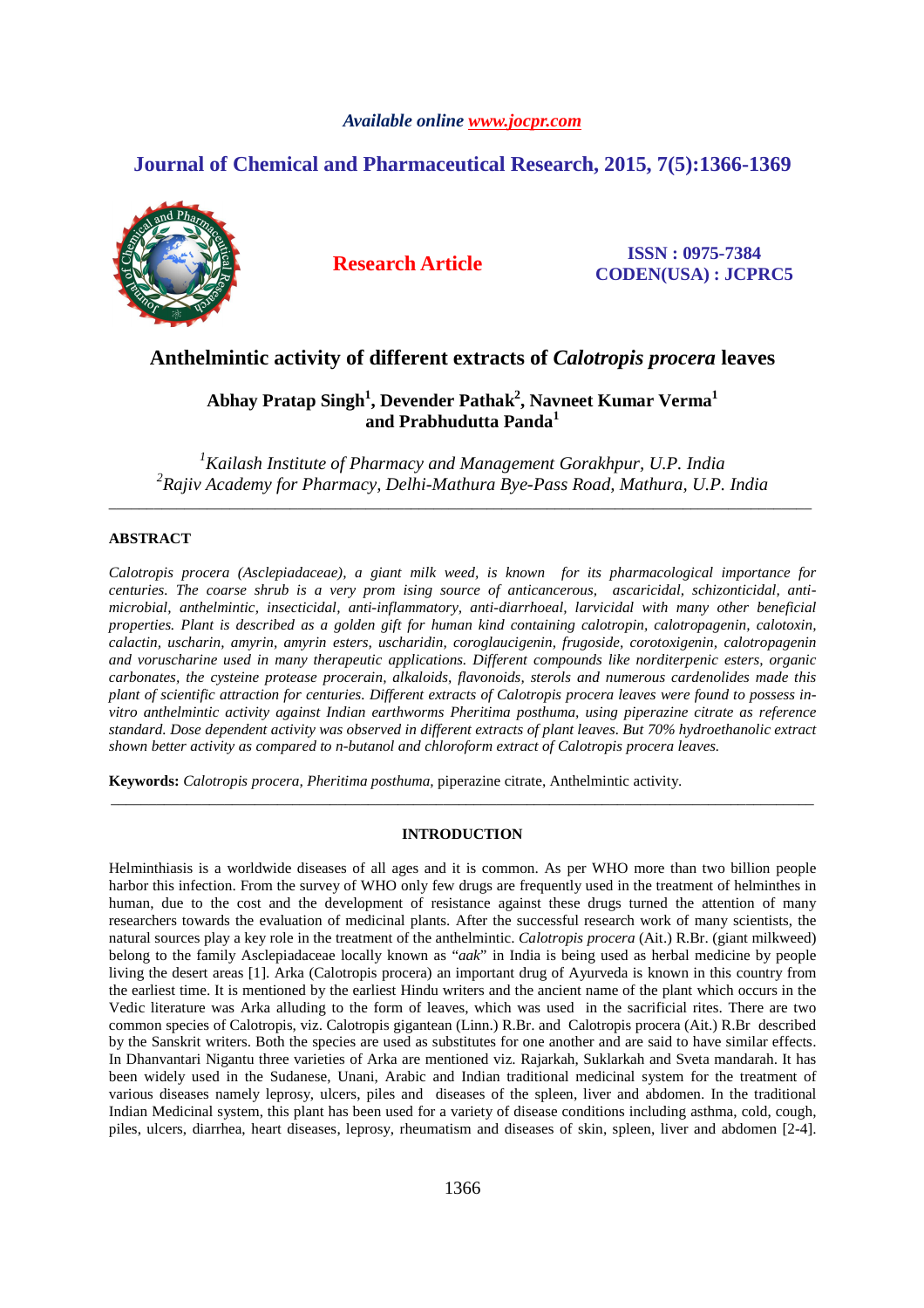Different parts of the plant have been advocated for use in a variety of disease conditions. The leaf of *Calotropis procera* is sub-sessile, 6-15 cm by 4.5-8 cm, broadly ovate, ovate-oblong, elliptic or obovate acute, pubescent, when young and glabrous on both sides on maturity. The lamina which is dorsiventral with mesophyll differentiated into a palisade and spongy tissue.[5] Extracts from this plant have been found to possess various pharmacological activities.[6] In search of potential anthelmintic agent and to validate the anthelmintic claim of this plant, this study was designed. Morphologically the plant is erect, tall, large, much branched and perennial shrub or small tree that grows on a height of 5.4m, with milky late x throughout. Bark is soft and corky, branches stout, leaves sub sessile, opposite, decussate, broadly ovate, oblong, elliptic or obovate, acute, thick, g laceous, green coloured with fine cottony pubescent hair on young. Flowers in umbellate cymes and tomentose on young. Seeds broadly ovate, acute, flattened, minutely to mentose, brown coloured and silky.

*\_\_\_\_\_\_\_\_\_\_\_\_\_\_\_\_\_\_\_\_\_\_\_\_\_\_\_\_\_\_\_\_\_\_\_\_\_\_\_\_\_\_\_\_\_\_\_\_\_\_\_\_\_\_\_\_\_\_\_\_\_\_\_\_\_\_\_\_\_\_\_\_\_\_\_\_\_\_*



**Fig.1; Leaves of** *Calotropis procera*

#### **EXPERIMENTAL SECTION**

### **Plant Material**

Fresh leaves were collected from the *Calotropis procera* plant growing in medicinal garden of Rajiv Academy for Pharmacy, Mathura, U.P. India. The plant specimens were authenticated and voucher specimen is NISCAIR/RHMD/Consult/-2008-09/1144/176 for future reference. The leaves were cleaned by washing with running water and shade dried and then milled to coarse powder by mechanical grinder.

### **Preparation of Extracts**

The dried powdered leaves were extracted by maceration for seven days with 70% ethanol and the solvent portion was evaporated under reduced pressure to yield 70% hydroethanolic fraction. This dried fraction was further extracted by maceration with *n*-butanol. The organic layer was evaporated under reduced pressure to yield *n*-butanol fraction. The residue was again macerated with chloroform and the organic layer was evaporated under reduced pressure to yield chloroform fraction. The prepared extracts were kept under refrigeration for screening of anthelmintic activity. [7]

#### *In-vitro* **Anthelmintic activity**

The anthelmintic activity was evaluated on adult Indian earthworm *Phaeritima posthuma* due to its anatomical and physiological resemblance with the intestinal roundworm parasites of human beings. [8-11] The earthworms are collected and washed with normal saline with removal of fecal matter. The earthworms are 5 to 6 cm length and 0.2- 0.3 cm widths were used for experiment protocol. [12,13] Different extracts that were prepared from *Calotropis procera* leaves were examined systematically for their *in-vitro* anthelmintic activity against *Phaeritima posthuma.*  The *in-vitro* anthelmintic assay procedures were carried out as per method of Mathew et al. [14] and Dash et al.[15] with slight modifications.[16-19] Five groups of equal size Indian earthworm consisting of six earthworms in each groups were released into 50ml of desired formulation. Each group was treated with one of the following: Vehicle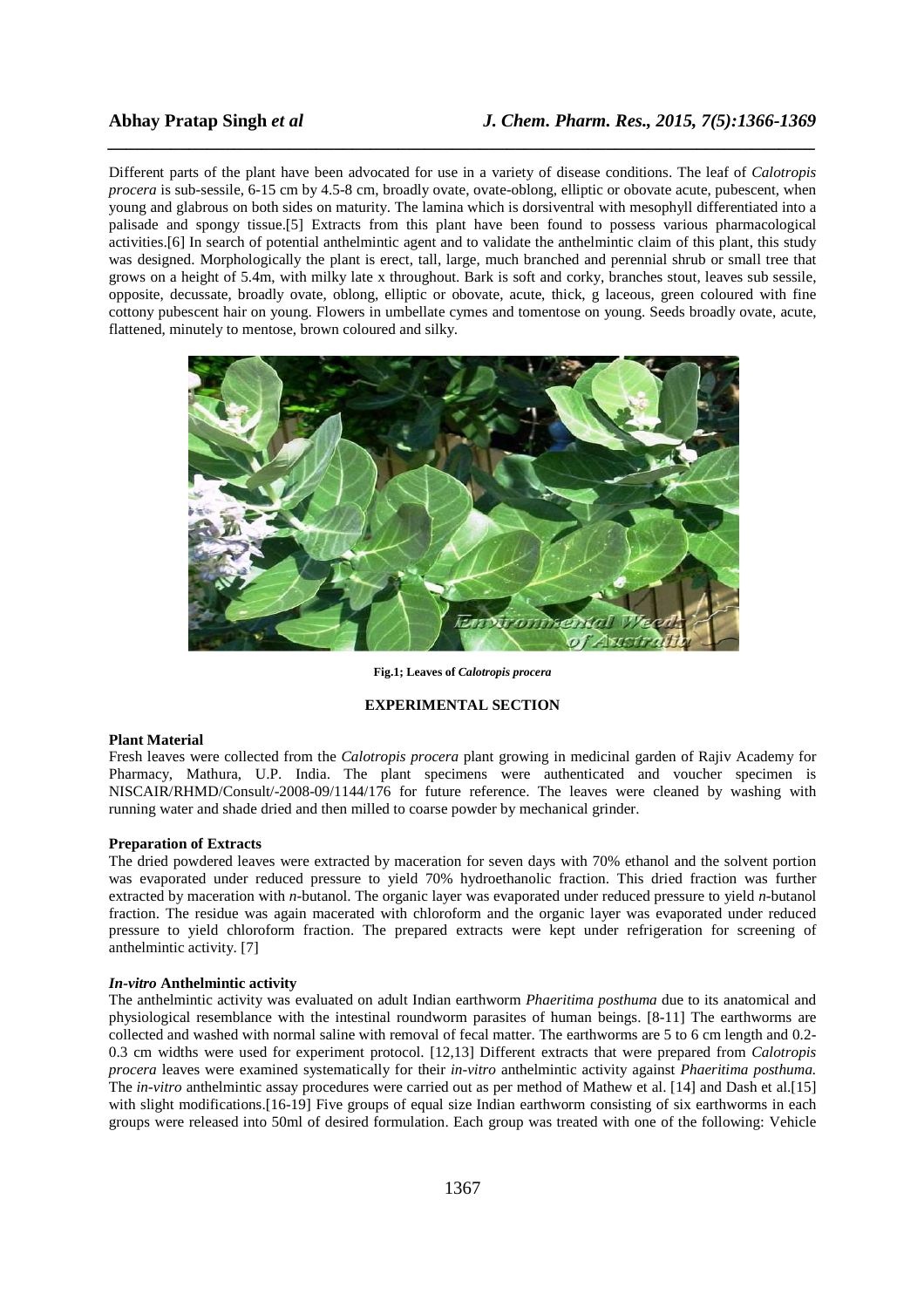(0.9%w/v NaCl), piperazine citrate (15mg/mL), and different extracts of (50 mg/mL, 25mg/mL, and 12.5mg/mL) in normal saline. Observations were made for the paralysis time and subsequently for death time of the worms. The mean paralysis and/or death time for each group was recorded (each reading taken for 6 times). The time taken by the worms to become motionless, consider as paralysis was recorded and the lethal time was recorded by observing the time taken to become motionless on application of external stimuli by pricking with pin.Piperazine citrate (15mg/mL) was taken as reference drug. (Table-1,2& 3)

*\_\_\_\_\_\_\_\_\_\_\_\_\_\_\_\_\_\_\_\_\_\_\_\_\_\_\_\_\_\_\_\_\_\_\_\_\_\_\_\_\_\_\_\_\_\_\_\_\_\_\_\_\_\_\_\_\_\_\_\_\_\_\_\_\_\_\_\_\_\_\_\_\_\_\_\_\_\_*

| <b>Treatment</b>           | Concentration(mg/ml) | Paralysis Time (min.) | Death Time (min.) |
|----------------------------|----------------------|-----------------------|-------------------|
| Vehicle                    |                      |                       |                   |
| Piperazine-citrate         | 20.0                 | $14.32 + 0.360$       | $30.10 + 0.230$   |
| 70% Hydroethanolic extract | 60.0                 | $5.62+0.143$          | $13.25 + 0.232$   |
| 70% Hydroethanolic extract | 30.0                 | $12.53+0.704$         | $26.50+0.207$     |
| 70% Hydroethanolic extract | 15.0                 | $17.58 + 0.64$        | $30.05 + 0.628$   |

**Table-1; Anthelmintic activity of 70% hydroethanolic extract of** *Calotropis procera* **leaves** 

| Table-2 Anthelmintic activity of <i>n</i> -butanol extract of <i>Calotropis procera</i> leaves |                      |                       |                   |  |  |
|------------------------------------------------------------------------------------------------|----------------------|-----------------------|-------------------|--|--|
| <b>Treatment</b>                                                                               | Concentration(mg/ml) | Paralysis Time (min.) | Death Time (min.) |  |  |
| Vehicle                                                                                        |                      |                       |                   |  |  |
| Piperazine-citrate                                                                             | 20.0                 | $14.32 \pm 0.360$     | $30.10\pm0.230$   |  |  |
| <i>n</i> -Butanol extract                                                                      | 60.0                 | $6.62+0.26$           | $14.25 + 0.12$    |  |  |
| <i>n</i> -Butanol extract                                                                      | 30.0                 | 17.03+0.20            | $30.52 + 0.61$    |  |  |

*n***-Butanol extract** 15.0 21.03±0.22 49.26±0.16

| <b>Treatment</b>          | Concentration (mg/ml) | Paralysis Time (min.) | Death Time (min.) |  |
|---------------------------|-----------------------|-----------------------|-------------------|--|
| Vehicle                   |                       |                       |                   |  |
| Piperazine-citrate        | 20.0                  | $13.32 \pm 0.360$     | $30.10 + 0.230$   |  |
| <b>Chloroform extract</b> | 60.0                  | $7.31 + 0.497$        | $12.0 \pm 0.369$  |  |
| <b>Chloroform extract</b> | 30.0                  | $16.00 \pm 0.290$     | $29.20 + 1.90$    |  |
| <b>Chloroform extract</b> | 15.0                  | $28.53+0.350$         | $58.25 + 0.25$    |  |
|                           |                       |                       |                   |  |

*Results expressed as ±SEM of six worms in each group.* 

#### **RESULTS AND DISCUSSION**

The antihelmintic activity using adult earthworms from the crude latex of C. procera was evaluated. Both fresh as well as aqueous extracts of dried latex exhibited a dose-dependent inhibition of spontaneous motility (paralysis) and evoked responses to pin-prick. With higher doses (100mg/ml of aqueous extract of dry latex and 100% fresh latex),the effects were comparable with 3% piperazine. However, there was no final recovery in the case of worms treated with latex in contrast to piperazine with which the paralysis was reversible and the worms recovered completely within six hours. The results showed that latex possesses wormicidal activity and thus, may be useful as an anthelmintic.The anthelmintic activity of C.procera latex in sheep was investigated that had been infected with single oral doses of 12000 infective Haemonchus contortus larvae. Inappetence, dullness, erosive abomasitis, decreased haemoglobin concentration and increased eosinophils were the main features of haemonchosis in the sheep. In the sheep treated with single oral doses of 0.01 ml or 0.02 ml/kg body weight of C. procera latex, egg production was significantly reduced, but not completely suppressed, and fewer adult Haemonchus worms were found in the abomasum. Although the appetite improved, the haemoglobin concentration and serum copper, iron and zinc levels were still reduced after therapy with Calotropis latex. Calotropis latex showed a concentration-dependent larvicidal activity in vitro within 20 min of application. The perusal of the data reveals that the 70 % hydroethanolic extract at the concentration of 12.5 mg/mL showed both paralysis and death in 18.58 and 29.05 min. Similarly *n*butanol and chloroform extract at the concentration of 12.5 mg/mL showed both paralysis and death in 21.03 and 48.26 min. & 26.53 and 51.25 min. respectively. The effect increased with concentration. It was observed that 70% hydroethanolic extract shown better activity as compared to *n*-butanol and chloroform extract of *Calotropis procera*  leaves and reference control piperazine citrate. Different extracts caused paralysis followed by death of the worms at all tested dose levels. The potency of the extract was found inversely proportional to the time taken for paralysis or death of worms. The activity confirms the dose dependent nature of extract.